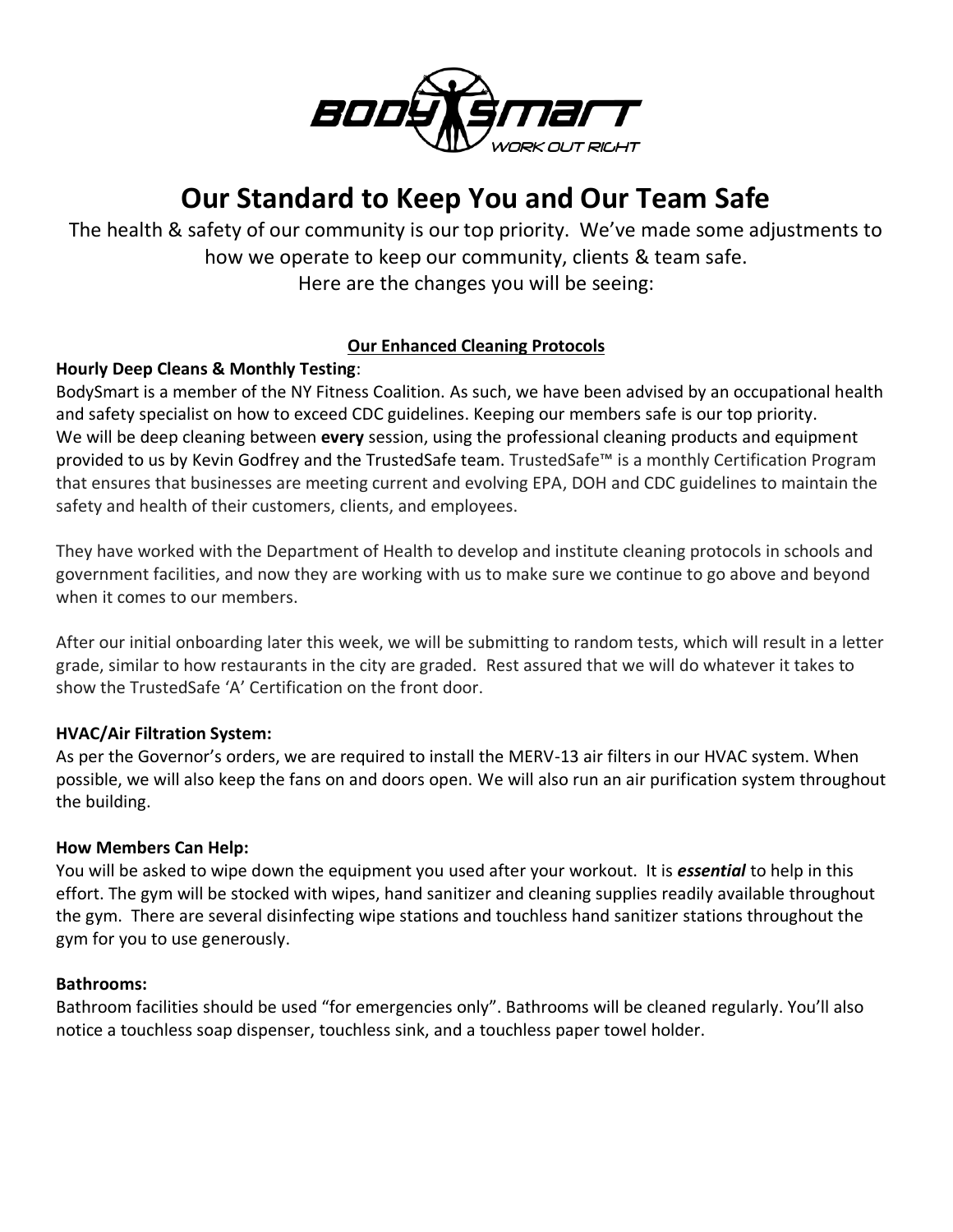# **Before You Arrive**

# **Health Screening:**

Every member is required to answer these following questions each time you come to the gym:

1. Have you experienced any symptoms of COVID-19 in the past 14 days?

2. Have you knowingly been exposed to COVID-19 or have come in close contact with a positive case within the past 14 days?

3. Recently visited a state with significant community spread of COVID-19 within the past 14 days?

4. Have you tested positive for COVID-19 through a diagnostic test in the past 14 days?

If you answered yes to any of these questions, please see a coach or someone at the front desk. You may not be permitted to enter the facility.

## **When You Arrive**

- 1. Please make sure you are wearing your mask prior to entering BodySmart.
- 2. Please change your shoes as quickly as possible and bring them with you to your pod.
- 3. You can answer the set of health screen questions either digitally through the QR code on the poster, or on the paper at the front desk. You do not need to do both.
- 4. Use hand sanitizer before going to your pod.
- 5. Make your way to the designated area-your coach will assist. Follow the arrows on the floor.

# **During Class/Session:**

- 1. Please remain in the pod for the duration of your session.
- 2. Keep your mask on unless taking a drink.
- 3. When class is finished, please wipe down all equipment in your pod with the provided wipes.
- 4. Discard any masks and used wipes in the trash.
- 5. Wash your hands with soap and water or use hand sanitizer on your way out.

## **Social Distancing**

# **The Gym:**

## *Semi-Private Sessions*

We have created "Strength Pods"- 4 areas in the gym where members can safely workout with their own equipment for that session. There will be no sharing equipment. Each pod will have their own set of equipment (rack, plates, bench, trx strap, resistance bands, multiple sets of DB & KB, med ball or slam ball) These pods will be more than 6ft away from each other, and be approximately 12ftx12ft in size.

## *Classes*

To reduce every possible risk we will be limiting the number of members in our "large group" classes to 10 people. Each member will have a "workout pod" for the duration of the class. Each pod will have a set of equipment (trx strap, med ball or slam ball, resistance bands, plate, DB, KB etc.) to be used based on what the coach designs.

Spin classes will be held via ZOOM until we feel that it is safe to resume in-person. If you would like to rent a spin bike, please let us know. You can also join the spin zoom class if you have your own stationary bike, peloton, elliptical, treadmill, rower etc.

## **Your Personal Space:**

Each member will have their own dedicated space during the workout that will be their own private area for the entire session. *Masks must be worn at all times, unless taking a drink of water.*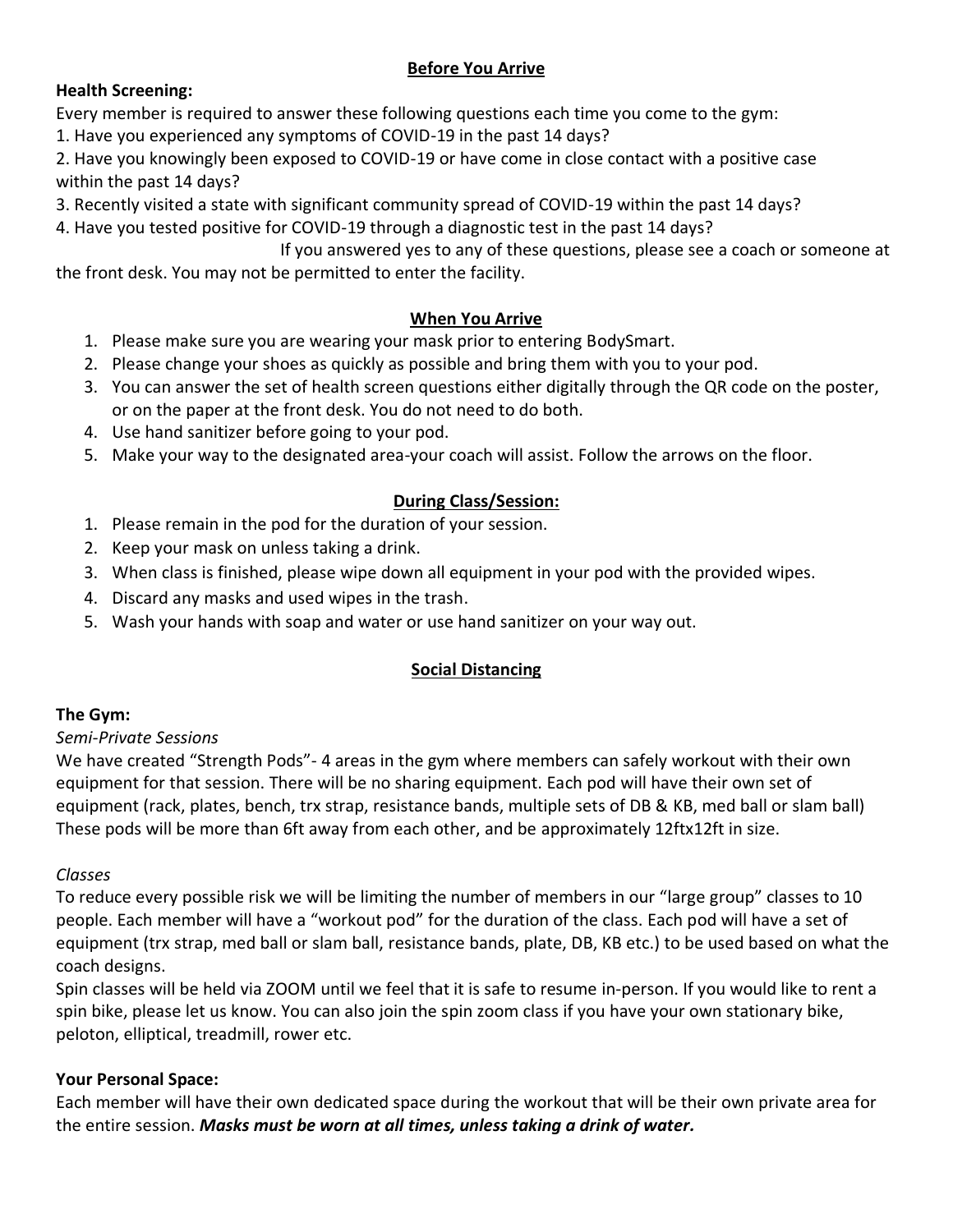#### **Your Equipment:**

Please do not share any equipment during the class.

You are welcome to bring in your own equipment to use, but it must be wiped down and taken home with you after class. It cannot be left in the gym.

#### **Masks**

As per NYS, masks must be worn at all times, unless taking a drink of water. Gaiters, buffs and bandanas are not permitted. We understand this may be concerning for some of you. There are many different types of masks, and we have found that the type with the vertical seam keeps the fabric away from your mouth. We have ordered several different types to try out and we will let you know what we find.

We will also be modifying all classes and programs to accommodate the masks. This includes but is not limited to longer rest periods, frequent water breaks, and quality vs quantity reps (as always). Rest assured, with masks in place, we will provide a safe and effective workout.

#### **Your Workout Schedule**

All training sessions and group classes will be 45 minutes in length. This will give our team time to thoroughly clean in between sessions. Classes and sessions are also limited to 33% capacity as per NYS guidelines. That equates to roughly 4 per semi private session and 10 in the group class.

Reminder: we have switched over to Zen Planner from MindBody.

All scheduling/rescheduling will be done via the ZenPlanner app. Please do not stop at the front desk. We are limiting the amount of time that we will be staffing the front desk. If you need any help with scheduling via the app, please call, text, or email.

We have decided to create class/session schedules on a monthly basis. This will give us the opportunity to meet the needs of all of our members, both in person and remote. We may see that there is a need for more classes on a certain day or time, or if certain classes are not being attended, they may be removed or replaced with a training session or zoom session, or vice versa. We are limited on the number and time of classes we can hold per day, because we must keep a minimum of 15 minutes between the end of one class and the beginning of another. This is to allow the cleaning product ample time to "dwell", as well as to prevent members coming in and going out at the same time.

## **1:1 Personal training**

We will temporarily offer 1:1 personal training sessions for people that feel more comfortable in this situation. Please email info@thebodysmartstudio.com with 1:1 in the subject for details. 1:1 sessions will be held at 10:30am, 11:30am and 3pm. Space is limited, so if you are interested, please let us know ASAP.

## **Hybrid Option**

In an effort to accommodate those who are not quite ready to physically come back to BodySmart, we will now be live streaming our in person classes. You can access the zoom link directly from the Zen Planner calendar. This is included in your membership, and can be used in addition to the in person classes, or strictly used for those of you staying home.